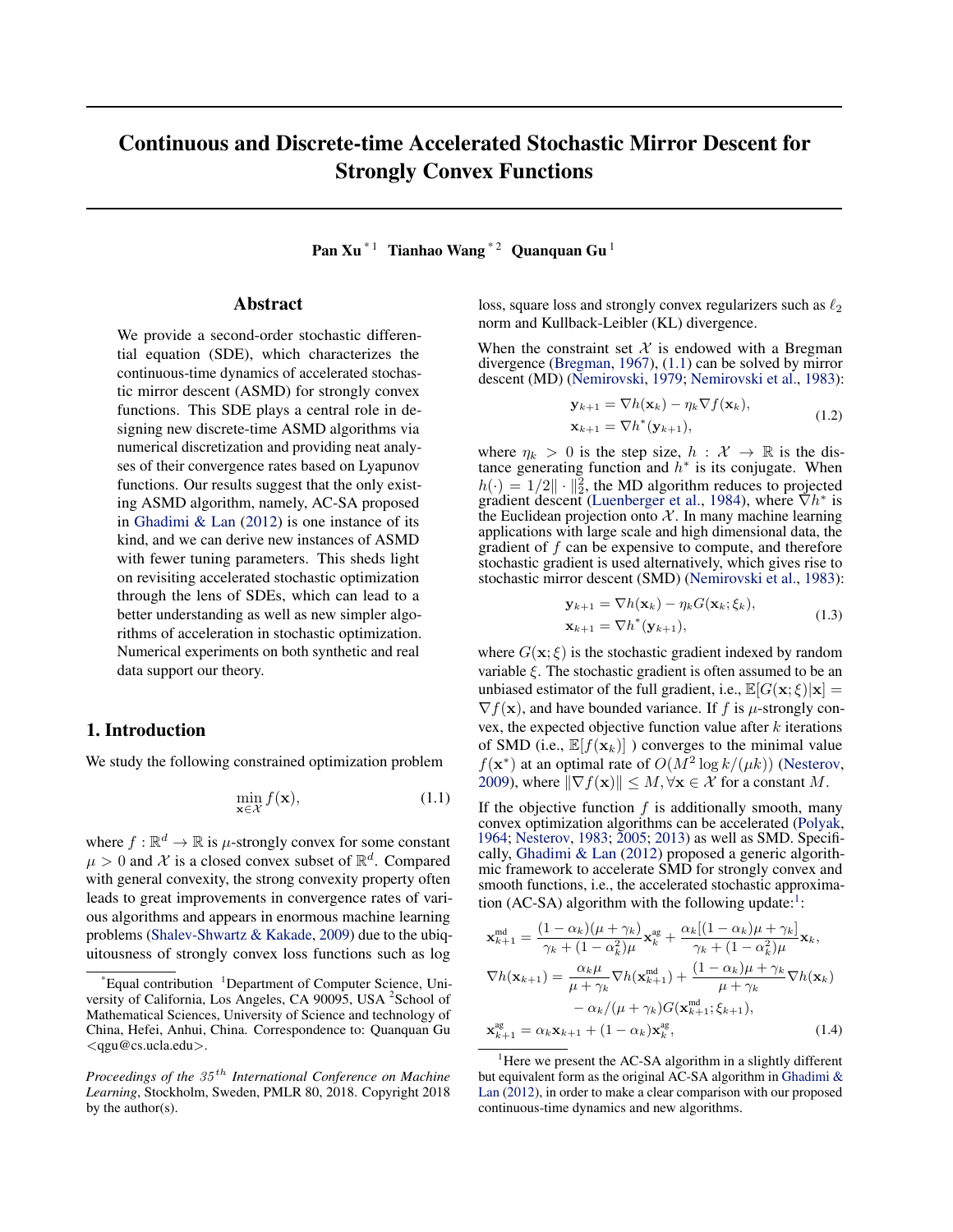where  $\alpha_k, \gamma_k > 0$  are step sizes,  $\mu$  is the strong convexity constant of *f*, and *h* is the strongly convex distance generating function associated with the Bregman divergence. Theoretically, for an  $L$ -smooth and  $\mu$ -strongly convex function, AC-SA achieves a nearly optimal convergence rate  $O(L/k^2 + \sigma^2/(\mu k))$  in terms of expected function value gap, where  $\sigma^2$  is the variance of the stochastic gradient. Compared with the non-accelerated SMD (1.3), the AC-SA algorithm enjoys an accelerated convergence rate in the sense that when the variance of the stochastic gradient vanishes, i.e.,  $\sigma = 0$ , the convergence rate of AC-SA reduces to a faster rate  $O(L/k^2)$ . Despite the nearly optimal convergence rate, the update formulas in AC-SA are rather complicated and lack of intuition. As far as we know, this is the only algorithm of accelerated SMD in the literature.

In this work, we aim to better understand the acceleration of SMD and propose simpler algorithms of accelerated SMD for strongly convex functions. Inspired by an emerging body of research (Raginsky & Bouvrie, 2012; Su et al., 2014; Krichene et al., 2015; Mertikopoulos & Staudigl, 2016; Wilson et al., 2016; Wibisono et al., 2016; Krichene & Bartlett, 2017; Xu et al., 2018), which interpret existing accelerated deterministic and stochastic optimization algorithms by viewing them as Euler discretization of some continuous-time dynamics defined by ordinary differential equations (ODEs) or stochastic differential equations (SDEs), we propose a novel SDE-based interpretation of accelerated SMD for strongly convex functions. We derive several new discrete-time accelerated SMD algorithms from the proposed SDE. We provide a unified analysis of the convergence rate for both continuous-time dynamics and the discrete-time algorithms using Lyapunov functions. Thorough experiments corroborate our theory.

Our Contributions: Our key contributions are two-fold, which are summarized as follows.

- To the best of our knowledge, this is the first study, which proposes a stochastic differential equation-based interpretation for accelerated stochastic mirror descent when the objective function is strongly convex. We take a Lyapunov function based approach to prove that the convergence rate of the solution trajectories of the SDE is  $O(1/t^2 + \sigma^2/t^{1-2q})$ , where the variance of the stochastic noise is bounded by  $O(\sigma^2 t^{2q})$  for constant  $q < 1/2$ .
- *•* We invent several new accelerated algorithms of SMD via discretizing the proposed SDE using various Euler discretization schemes, and extend the Lyapunov function-based analysis for the continuous-time dynamics to the convergence analysis of the proposed discretetime algorithms. Our analysis shows that these new algorithms achieve the same nearly optimal<sup>2</sup> convergence

rate  $O(L/k^2 + \sigma^2/(\mu k))$  for strongly convex and smooth functions as in Ghadimi & Lan (2012).

It is worth noting that while our study is focused on stochastic mirror descent, it sheds light on revisiting other stochastic optimization algorithms such as stochastic regularized dual averaging (Xiao, 2010; Chen et al., 2012) through the lens of SDEs, which can potentially lead to a better understanding and/or new simpler algorithms.

The remainder of this paper is organized as follows: In Section 2 we review the related work. In Section 3 we present the novel continuous-time dynamics for ASMD. We provide the convergence analysis of the continuoustime dynamics in Section 4. We design new algorithms for ASMD and prove their convergence rates in Section 5. Numerical experiments on both synthetic and real datasets are demonstrated in Section 6. Finally we conclude the paper in Section 7.

Notation Upper case letter  $X_t$  denotes a continuous-time curve vector, where  $t \in \mathbb{T} \subseteq \mathbb{R}^+$  is the time index.  $\dot{X}_t$  with an over-dot denotes the time derivative of  $X_t$ . Lower case letter  $x_k$  denotes the trajectory of a discrete-time algorithm, where  $k = 0, 1, \ldots$  is the index of iteration number. For all  $\mathbf{x} \in \mathbb{R}^d$ , we fix a general norm  $\|\mathbf{x}\|$  and its dual norm is given by  $\|\mathbf{x}\|_{*} = \sup_{\|\mathbf{y}\| \leq 1} \langle \mathbf{x}, \mathbf{y} \rangle$ . We use  $\|\mathbf{A}\|_{\text{op}}$  to denote the operator norm (a.k.a., spectral norm) of matrix  $A$ .

# 2. Related Work

Due to the great success in speeding up the convergence of gradient-based convex optimization algorithms such as gradient descent (Polyak, 1963) and mirror descent (Nemirovski, 1979; Nemirovski et al., 1983) for smooth functions, acceleration methods have received everlasting attention in convex optimization and led to various accelerated algorithms such as Polyak's heavy ball (Polyak, 1964), Nesterov's accelerated gradient descent (AGD) (Nesterov, 1983; 2005; 2013) and accelerated mirror descent (Nemirovski et al., 2009). The phenomenon of acceleration also plays an important role in stochastic convex optimization methods, such as accelerated stochastic gradient descent (Hu et al., 2009), accelerated stochastic mirror descent (SMD) (Lan, 2012; Ghadimi & Lan, 2012; 2013) and accelerated stochastic regularized dual averaging (SRDA) (Chen et al., 2012). Despite of the great success of acceleration methods in optimization, researchers have struggled in understanding the underlying mechanisms and their proofs. For example, the estimate sequences based proof for Nesterov's AGD is often considered as merely an "algebra trick" (Juditsky, 2013).

 $2^2$ Note that we can improve the convergence rate of our algo-

rithms to be optimal, i.e.,  $O(\exp(-\sqrt{L/\mu}k) + \sigma^2/(\mu k))$ , using the same multi-stage shrinkage procedure technique proposed in Ghadimi & Lan (2013). However, the resulting algorithms are very complicated and are beyond the focus of this work.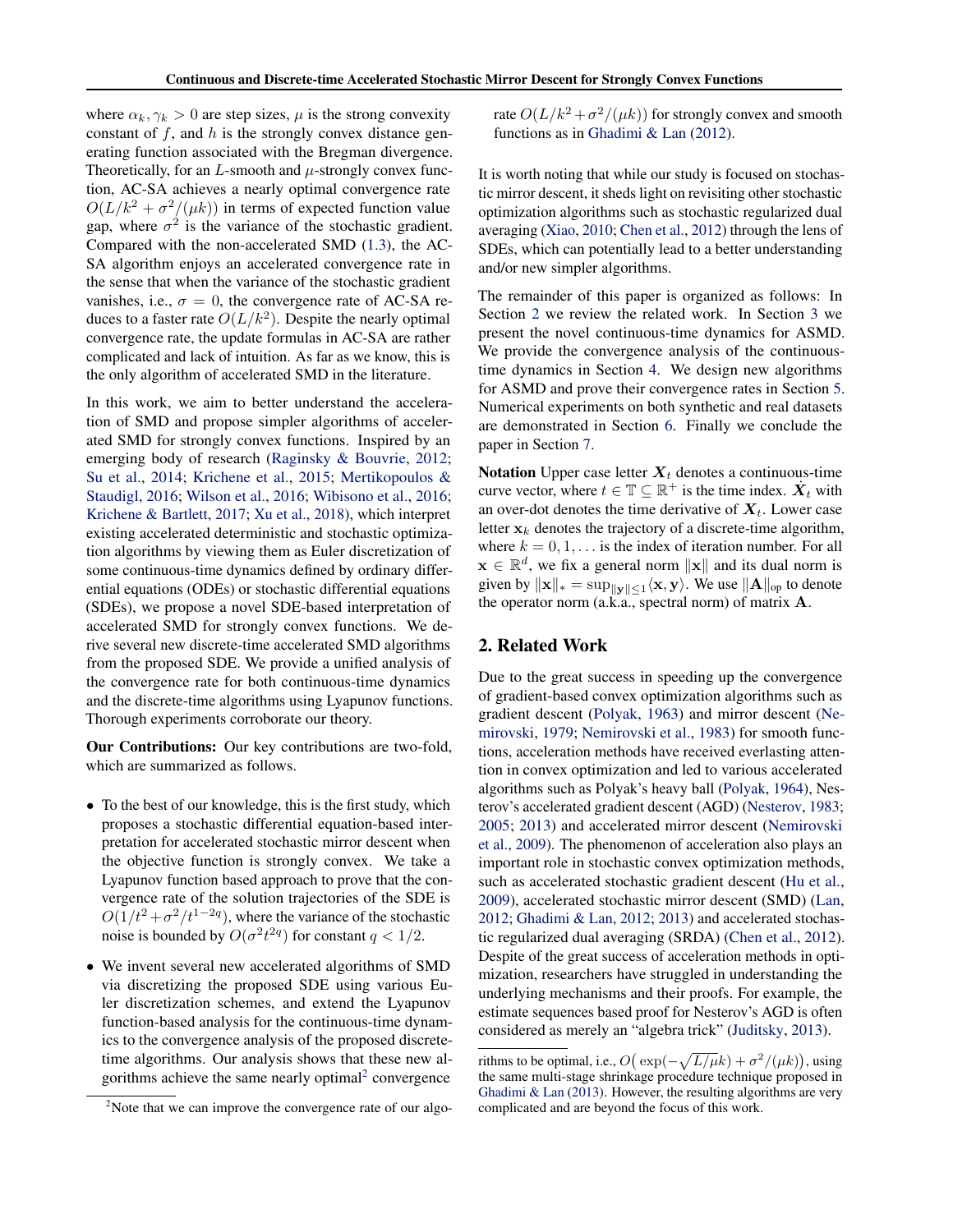To gain a better understanding of acceleration methods, there have emerged several lines of research that try to interpret Nesterov's accelerated gradient descent and accelerated mirror descent from various perspectives (Allen-Zhu & Orecchia, 2014; Su et al., 2014; Flammarion & Bach, 2015; Lin et al., 2015; Bubeck et al., 2015; Lan & Zhou, 2015; Lessard et al., 2016; Hu & Lessard, 2017; Scieur et al., 2017), among which the ODE based continuoustime dynamics is one of the very elegant interpretations. The discrete-time algorithms are closely connected with the continuous-time dynamics defined by ODE in the sense that they are nearly equivalent when the discretization step is sufficiently small. This ODE based analysis has also been extended to understanding the acceleration of mirror descent (Krichene et al., 2015; Wibisono et al., 2016; Wilson et al., 2016; Diakonikolas & Orecchia, 2017). Furthermore, Krichene et al. (2015); Wilson et al. (2016) proposed to discretize the continuous-time ODE and derive new discrete-time algorithms that enjoy the optimal convergence rates.

For general convex objective functions, Raginsky & Bouvrie (2012) proposed to study the continuous-time variant of stochastic mirror descent using stochastic differential equations (SDEs) and proved that the expected function gap is bounded by a quantity proportional to the variance of the stochastic gradient. Mertikopoulos & Staudigl (2016) proposed a modified SDE to describe SMD and proved almost-sure convergence of the function value along the solution trajectories of SDE to the minimal function value under an assumption that the stochastic variance vanishes with time. More recently, Krichene & Bartlett (2017) proposed a second-order SDE for accelerated SMD, and proved that the expected function value at the continuous-time iterative converges to the minimal function value at  $O(1/t^{1/2})$ rate, where *t* is the continuous time index. Xu et al. (2018) proposed a slightly different second-order SDE with refined rate  $O(1/t^2 + 1/t^{1/2})$  to characterize accelerated SMD. However, all the studies along this line are limited to general convex functions, and are not applicable to the strongly convex functions. The continuous-time dynamics of accelerated stochastic mirror descent for strongly convex functions is still missing in the literature.

# 3. Continuous-time Dynamics for Accelerated SMD

We start with some preliminary definitions and propositions, and then we present the continuous-time dynamics for accelerated stochastic mirror descent from a Lagrangian mechanics (Wibisono et al., 2016) perspective.

#### 3.1. Preliminaries

We first define the Bregman divergence associated with distance generating function *h* and a constrained set *X* .

Definition 3.1. The Bregman divergence is defined as

$$
D_h(\mathbf{x}, \mathbf{x}') = h(\mathbf{x}) - h(\mathbf{x}') - \langle \nabla h(\mathbf{x}'), \mathbf{x} - \mathbf{x}' \rangle \quad (3.1)
$$

on a set  $\mathcal{X} \subset \mathbb{R}^d$ , for all  $\mathbf{x}, \mathbf{x}' \in \mathcal{X}$ , where  $h : \mathcal{X} \to \mathbb{R}$  is  $\mu_h$ -strongly convex, continuous and non-negative, and is also called distance-generating function.

It is easy to see that  $D_h(\mathbf{x}, \mathbf{x}') \ge 0$  for all  $\mathbf{x}, \mathbf{x}' \in \mathcal{X}$ , due to the convexity of *h*.

Definition 3.2. The conjugate function of function *h* :  $\mathcal{X} \to \mathbb{R}$  is defined as

$$
h^*(\mathbf{y}) = \sup_{\mathbf{x} \in \mathcal{X}} \langle \mathbf{y}, \mathbf{x} \rangle - h(\mathbf{x}), \quad \text{for } \mathbf{y} \in E^*,
$$

where  $E^*$  is the dual space of  $E$  which is a superset of  $\mathcal{X}$ .

In particular, if *h* is strongly convex, it holds that

$$
\nabla h^*(\mathbf{y}) = \underset{\mathbf{x} \in \mathcal{X}}{\operatorname{argmax}} \langle \mathbf{y}, \mathbf{x} \rangle - h(\mathbf{x}), \quad \text{for } \mathbf{y} \in E^*. \quad (3.2)
$$

where  $\nabla h^*$  is the gradient of  $h^*$ , and is called as mirror map, which maps the point in the dual space  $E^*$  back to  $\mathcal X$ . The mirror map  $\nabla h^*$  plays a central role in mirror descent as well as in deriving the continuous-time dynamics for MD.

Then we lay down the definitions of strong convexity and smoothness of *f*.

**Definition 3.3.** A function  $f$  is  $\mu$ -strongly convex with respect to some *h*, if there exists a constant  $\mu > 0$ , such that for all  $x, y \in \mathcal{X}$ , it satisfies

$$
f(\mathbf{x}) \ge f(\mathbf{y}) + \langle \nabla f(\mathbf{y}), \mathbf{x} - \mathbf{y} \rangle + \mu D_h(\mathbf{x}, \mathbf{y}).
$$

Definition 3.4. A function *f* is *L*-smooth, if there exists a constant  $L > 0$ , such that for any  $x, y \in \mathcal{X}$ , it satisfies

$$
\|\nabla f(\mathbf{x}) - \nabla f(\mathbf{y})\|_{*} \leq L \|\mathbf{x} - \mathbf{y}\|,
$$

where  $\|\cdot\|_*$  is the dual norm.

It is worth emphasizing that smoothness is essential for accelerating the convergence of convex optimization methods (Nemirovski et al., 1983; Nesterov, 2013).

#### 3.2. SDE-based Dynamics

Now we are going to derive a continuous-time dynamics for accelerated stochastic mirror descent by viewing the optimizing process as a physical process. Specifically, we define a mechanical system associated with optimization problem (1.1), where  $X \in \mathcal{X}$  and  $V \in E$  denote the position and velocity of a particle respectively. The Bregman Lagrangian (Wibisono et al., 2016) of this physical system is defined as

$$
\widetilde{\mathcal{L}}(\mathbf{X}, \mathbf{V}, t) = e^{\alpha_t + \gamma_t} \big( D_h(\mathbf{X} + e^{-\alpha_t} \mathbf{V}, \mathbf{X}) - e^{\beta_t} f(\mathbf{X}) \big),\tag{3.3}
$$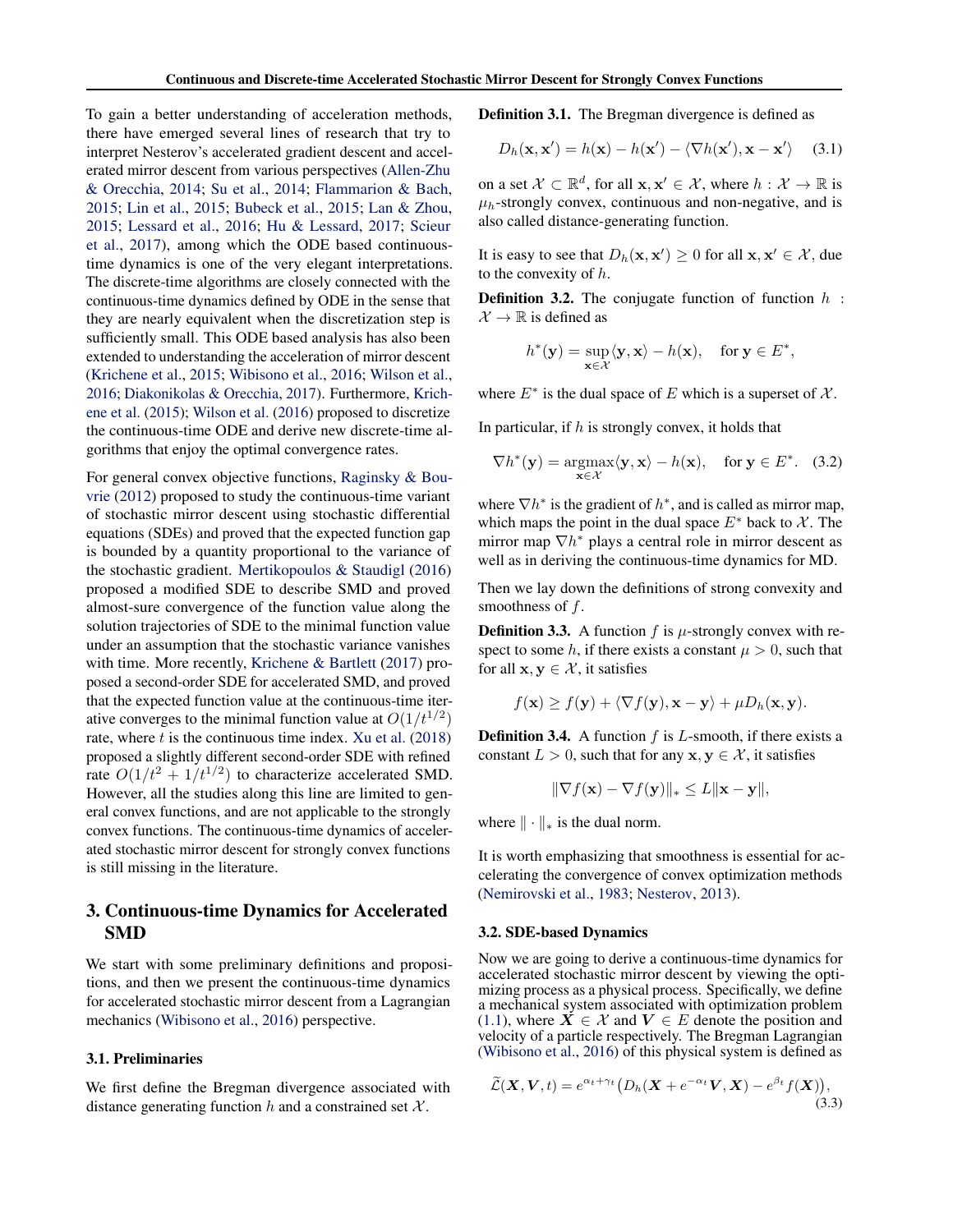where  $\alpha_t$ ,  $\beta_t$ ,  $\gamma_t$  are arbitrary scaling functions that are continuously differentiable,  $D_h(X + e^{-\alpha_t}V, X)$  is the kinetic function, and  $f(X)$  is the potential function. This Bregman Lagrangian is first proposed by Wibisono et al. (2016) for characterizing deterministic acceleration methods, and later adopted by  $\bar{X}u$  et al. (2018) to analyze accelerated SMD. However, the Bregman Lagrangian in (3.3) is defined for general convex functions. When  $f$  is  $\mu$ -strongly convex, we propose the following extended Bregman Lagrangian:

$$
\mathcal{L}(\mathbf{X}, \mathbf{V}, t)
$$
  
=  $e^{\alpha_t + \beta_t + \gamma_t} (\mu D_h(\mathbf{X} + e^{-\alpha_t} \mathbf{V}, \mathbf{X}) - f(\mathbf{X}))$  (3.4)

For the action functional  $J(\boldsymbol{X}) = \int_{\mathbb{T}} \mathcal{L}(\boldsymbol{X}_t, \boldsymbol{X}_t, t) dt$  defined on curves  $\{X_t\}$ , Hamilton's principle (Bailey, 1982), a.k.a., principle of least action, states that minimizing the action functional  $J(X)$  requires the curve  $X_t$  to satisfy the following Euler-Lagrange equation

$$
\frac{\mathrm{d}}{\mathrm{d}t} \left\{ \frac{\partial \mathcal{L}}{\partial \dot{\mathbf{X}}_t} (\mathbf{X}_t, \dot{\mathbf{X}}_t, t) \right\} = \frac{\partial \mathcal{L}}{\partial \mathbf{X}_t} (\mathbf{X}, \dot{\mathbf{X}}_t, t). \tag{3.5}
$$

Submit the Bregman Lagrangian (3.4) into the Euler-Lagrange equation (3.5), we have the following minimizing trajectory for  $J(X)$ 

$$
e^{-\alpha_t} \frac{d}{dt} \nabla h(\mathbf{X}_t + e^{-\alpha_t} \dot{\mathbf{X}}_t)
$$
\n
$$
= -(\nabla h(\mathbf{X}_t + e^{-\alpha_t} \dot{\mathbf{X}}_t) - \nabla h(\mathbf{X}_t)) - \frac{1}{\mu} \nabla f(\mathbf{X}_t)
$$
\n
$$
+ (\dot{\beta}_t + \dot{\gamma}_t) e^{-\alpha_t} (\nabla h(\mathbf{X}_t) - \nabla h(\mathbf{X}_t + e^{-\alpha_t} \dot{\mathbf{X}}_t)).
$$
\n(3.6)

For the simplicity of presentation, we adopt the following ideal scaling condition which ensures the stability of (3.5):

$$
\dot{\beta}_t = e^{\alpha_t}, \quad \dot{\gamma}_t = -e^{\alpha_t}.
$$
 (3.7)

Note that our ideal scaling condition is different from that of Wibisono et al. (2016) since our Bregman Lagrangian  $(3.4)$  is designed for strong convex function  $f$ , which differs from (3.3) defined by Wibisono et al. (2016). Substituting the scaling condition into  $(3.6)$ , we obtain the following second-order ordinary differential equation whose solution minimizing the action functional  $J(X)$ 

$$
\frac{d}{dt}\nabla h(\mathbf{X}_t + 1/\dot{\beta}_t \dot{\mathbf{X}}_t) \n= -\dot{\beta}_t(\nabla f(\mathbf{X}_t)/\mu + \nabla h(\mathbf{X}_t + 1/\dot{\beta}_t \dot{\mathbf{X}}_t) - \nabla h(\mathbf{X}_t)).
$$

Up to now, we have derived a continuous-time dynamics with full gradient  $\nabla f(X_t)$ . In order to account for the randomness of stochastic gradient used in stochastic mirror descent, we add a Brownian motion term into the above second-order ODE and obtain the following second-order Itô stochastic differential equation (SDE) (Øksendal, 2003)

$$
d\nabla h(\mathbf{X}_t + 1/\dot{\beta}_t \dot{\mathbf{X}}_t)
$$
  
=  $-\dot{\beta}_t \left( \frac{1}{\mu} \nabla f(\mathbf{X}_t) + \nabla h(\mathbf{X}_t + 1/\dot{\beta}_t \dot{\mathbf{X}}_t) \right) dt$   
+  $\dot{\beta}_t \nabla h(\mathbf{X}_t) dt - \dot{\beta}_t \sqrt{\delta} \sigma(\mathbf{X}_t, t) dB_t,$  (3.8)

where  $B_t \in \mathbb{R}^d$  is the standard Brownian motion,  $\boldsymbol{\sigma}(\boldsymbol{X}_t, t) \in \mathbb{R}^{d \times d}$  is called the diffusion coefficient matrix and  $\delta > 0$  is a constant. For the ease of demonstration, we further introduce another continuous curve  ${Y_t}$  in the dual space  $E^*$  which is defined as  $Y_t = \nabla h(X_t + 1/\beta_t \dot{X}_t)$ . Since  $\nabla h^*(\nabla h(\mathbf{x})) = \mathbf{x}$  for  $\mathbf{x} \in \mathcal{X}$  when *h* is strongly convex (Banerjee et al., 2005), we can rewrite the second-order SDE in (3.8) as the following system of first-order SDEs:

$$
d\mathbf{X}_t = \dot{\beta}_t (\nabla h^*(\mathbf{Y}_t) - \mathbf{X}_t) dt, \qquad (3.9a)
$$

$$
dY_t = -\dot{\beta}_t \left( \frac{1}{\mu} \nabla f(X_t) dt + (Y_t - \nabla h(X_t)) dt + \frac{\sqrt{\delta} \sigma(X_t, t)}{\mu} dB_t \right).
$$
\n(3.9b)

We can see that the continuous-time curve  $X_t$  is updated in the primal space according to (3.9a), and the continuoustime curve  $Y_t$  is updated in the dual space of  $\mathcal X$  according to (3.9b). This is analogous to the primal update and dual update in the discrete-time stochastic mirror descent. The diffusion term  $-\sqrt{\delta}\beta_t\sigma(X_t,t)/\mu$  accounts for the randomness introduced by stochastic gradient and corresponds the standard deviation of the stochastic gradient. It is also interesting to compare the above continuous-time dynamics for strongly convex functions with that for general convex functions as in Krichene & Bartlett (2017); Xu et al. (2018). The continuous-time dynamics for general convex functions has an extra sensitivity parameter, which does not appear in the Bregman Lagrangian but is artificially introduced to ensure the convergence of the dynamics. In contrast, such kind of sensitivity parameter is not needed in our continuous-time dynamics (3.9) for strongly convex functions, and makes the dynamics more concise and intuitive.

# 4. Convergence Analysis of the Continuous-time Dynamics

In this section, we provide a Lyapunov function based convergence analysis of our proposed continuous-time dynamics in (3.9). The high-level road map of our proof follows from the previous work on the continuous-time dynamics of accelerated SMD for general convex functions (Krichene & Bartlett, 2017; Xu et al., 2018). In detail, we define the Lyapunov function as follows

$$
\mathcal{E}_t = e^{\beta_t} \big( f(\mathbf{X}_t) - f(\mathbf{x}^*) + \mu D_h(\mathbf{x}^*, \nabla h^*(\mathbf{Y}_t) \big). \tag{4.1}
$$

We emphasize that the above Lyapunov function is unique to our continuous-time dynamics (3.9), and it is different from that in Xu et al. (2018) since we do not need the scaling parameter for the Bregman divergence. (4.1) is also different from the Lyapunov function used in Wilson et al. (2016) due to the fact that they are dealing with the deterministic problem and that their Lyapunov function for strongly convex functions is in the Euclidean space.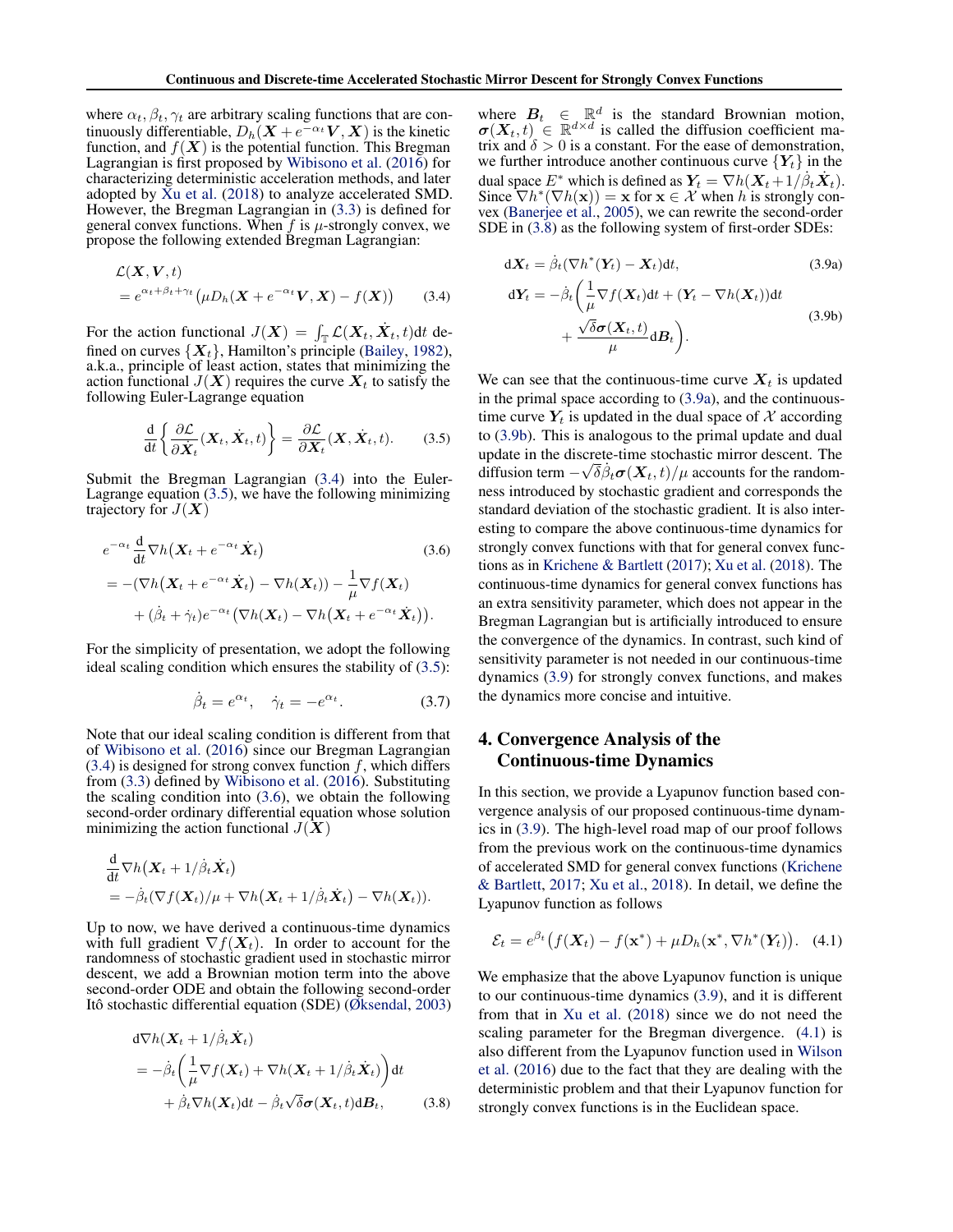The following theorem characterizes the convergence rate of the solution of the continuous-time dynamics (3.9).

**Theorem 4.1.** Suppose  $f$  is  $\mu$ -strongly convex with respect to a distance generating function *h* and assume *h* is  $\mu_h$ strongly convex. Then the dynamics (3.9) for accelerated stochastic mirror descent satisfies

$$
\mathbb{E}[f(\boldsymbol{X}_t) - f(\mathbf{x}^*)] \n\leq e^{-\beta_t} \mathcal{E}_0 + e^{-\beta_t} \mathbb{E}\bigg[\int_0^t \frac{\delta \dot{\beta}_r^2 e^{\beta_r}}{2\mu} \operatorname{tr}(\boldsymbol{\sigma}_r^\top \nabla^2 h^*(\boldsymbol{Y}_r) \boldsymbol{\sigma}_r) d r\bigg],
$$

where  $\sigma_r = \sigma(X_r, r)$  and  $\mathcal{E}_0 = e^{\beta_0} (f(X_0) - f(x^*) + f(x))$  $\mu D_{h^*}(\mathbf{Y}_0, \nabla h(\mathbf{x}^*))$ ).

In Theorem 4.1 we assume that *h* is  $\mu_h$ -strongly convex, which is a widely imposed assumption in the literature of mirror descent (Nesterov, 1983; Raginsky & Bouvrie, 2012; Lan, 2012; Ghadimi & Lan, 2012; Chen et al., 2012). By the property of conjugate function (Banerjee et al., 2005), we know that equivalently  $h^*$  is  $1/\mu_h$ -smooth, i.e.,  $\|\nabla^2 h^*(\mathbf{y})\|_{\text{op}} \leq 1/\mu_h$  for all  $\mathbf{y} \in E^*$ .

**Remark 4.2.** If the diffusion coefficient  $\sigma_t$  satisfies  $\|\boldsymbol{\sigma}_t\|_{\text{op}} \leq \sigma t^q$  for some constants  $\sigma > 0$  and  $q < 1/2$ , and we choose  $\beta_t = 2 \log t$ , we obtain the convergence rate

$$
\mathbb{E}[f(\boldsymbol{X}_t) - f(\mathbf{x}^*)] = O\bigg(\frac{1}{t^2} + \frac{\sigma^2}{\mu t^{1-2q}}\bigg).
$$

When  $0 < q < 1/2$ , the variance of SDE (3.9) increases with time *t*, while we can still guarantee the convergence of its solution to the minimizer of f. When  $q = 0$ , i.e., the variance of the stochastic gradient is uniformly bounded by a constant  $\sigma^2$ , we further obtain the convergence rate  $O(1/t^2 + \sigma^2/(\mu t))$ , which matches the near optimal convergence rate for accelerated SMD with strongly convex objective functions (Ghadimi & Lan, 2012).

Remark 4.3. It is interesting to compare the convergence rate of the continuous-time dynamics for strongly convex functions with the convergence rate for general convex function. More specifically, under the assumption that  $\|\boldsymbol{\sigma}_t\| \leq \sigma t^q$  for some constants  $\sigma > 0$  and  $q < 1/2$ , the convergence rate in Theorem 4.1 is faster by a factor of  $\sigma^2/t^{1/2-q}$  than the rate  $O(1/t^2 + \sigma^2/(\mu t^{1/2-q}))$  of the continuous-times dynamics of accelerated SMD for general convex functions, derived in Xu et al. (2018).

## 5. New ASMD Algorithms

In this section, we design various novel accelerated stochastic mirror descent algorithms for strongly convex objective functions based on Euler discretization of the SDE in (3.9). We also extend the Lyapunov function based analysis in Section 4 to analyze the convergence of the proposed discrete-time algorithms.

More specifically, we use implicit and explicit Euler discretization schemes (Kloeden & Platen, 1992) of differential equations and their composition to derive several discrete algorithms from (3.9). Let  $\delta$  be the time step and

$$
\mathbf{x}_k = \mathbf{X}_t, \quad \mathbf{x}_{k+1} = \mathbf{X}_{t+\delta}, \quad \mathbf{y}_k = \mathbf{Y}_t, \quad \mathbf{y}_{k+1} = \mathbf{Y}_{t+\delta}.
$$

The explicit (forward) Euler discretization for the time derivatives  $\dot{X}_t$  and  $\dot{Y}_t$  are defined as

$$
(\mathbf{x}_{k+1} - \mathbf{x}_k)/\delta \approx \dot{\mathbf{X}}_t, \quad (\mathbf{y}_{k+1} - \mathbf{y}_k)/\delta \approx \dot{\mathbf{Y}}_t, \quad (5.1)
$$

and the implicit (backward) Euler discretization for the time derivatives  $\dot{\boldsymbol{X}}_t$  and  $\dot{\boldsymbol{Y}}_t$  are defined as

$$
(\mathbf{x}_k - \mathbf{x}_{k-1})/\delta \approx \dot{\mathbf{X}}_t, \quad (\mathbf{y}_k - \mathbf{y}_{k-1})/\delta \approx \dot{\mathbf{Y}}_t. \quad (5.2)
$$

For the scaling parameters, we choose  $A_k = e^{\beta_t}$  and the discretizations are as follows

$$
(A_{k+1}-A_k)/\delta \approx \mathrm{d}e^{\beta_t}/\mathrm{d}t, \quad (A_{k+1}-A_k)/(\delta A_k) \approx \dot{\beta}_t.
$$

Similar discretization schemes are also used in recent work (Wilson et al., 2016; Xu et al., 2018).

#### 5.1. Implicit Euler Discretization

We first show that the implicit discretization of  $(3.9)$  gives rise to an instance of accelerated SMD algorithm, which is able to obtain the desired convergence rate for strongly convex and smooth functions.

By the implicit Euler discretization of  $\dot{X}_t$  and  $\dot{Y}_t$  in (5.2), the continuous dynamics (3.9) can be discretized as follows

$$
\nabla h^*(\mathbf{y}_{k+1}) = \mathbf{x}_{k+1} + 1/\tau_k(\mathbf{x}_{k+1} - \mathbf{x}_k),
$$
\n(5.3a)

$$
\mathbf{y}_{k+1} - \mathbf{y}_k = -\tau_k \big[ G(\mathbf{x}_{k+1}; \xi_{k+1}) / \mu + \mathbf{y}_{k+1} - \nabla h(\mathbf{x}_{k+1}) \big],
$$
\n(5.3b)

where  $\tau_k = (A_{k+1} - A_k)/A_k$  and  $G(\mathbf{x}_{k+1}; \xi_{k+1})$  is the stochastic gradient. It is worth noting that (5.3) actually gives the optimality condition for a discrete-time algorithm, which is depicted in Algorithm 1. We use the notation  $f(\mathbf{x}; \xi)$  to denote the stochastic objective function for random vector  $\xi$  and  $\mathbf{x} \in \mathbb{R}^d$ . The stochastic gradient is then  $G(\mathbf{x}; \xi) = \nabla f(\mathbf{x}; \xi)$ . Line 4 in Algorithm 1 is immediately from equation (5.3a). Furthermore, it is easy to verify that the optimality condition of the minimization problem in Line 5 of Algorithm 1 is identical to equation (5.3b) by calculating the gradient of the objective in the this minimization problem with respect to x and setting it to be zero.

To analyze the convergence of Algorithm 1, analogous to the continuous-time Lyapunov function in (4.1), we define the discrete-time Lyapunov function as follows

$$
\mathcal{E}_k = A_k(f(\mathbf{x}_k) - f(\mathbf{x}^*) + \mu D_h(\mathbf{x}^*, \nabla h^*(\mathbf{y}_k))).
$$
 (5.4)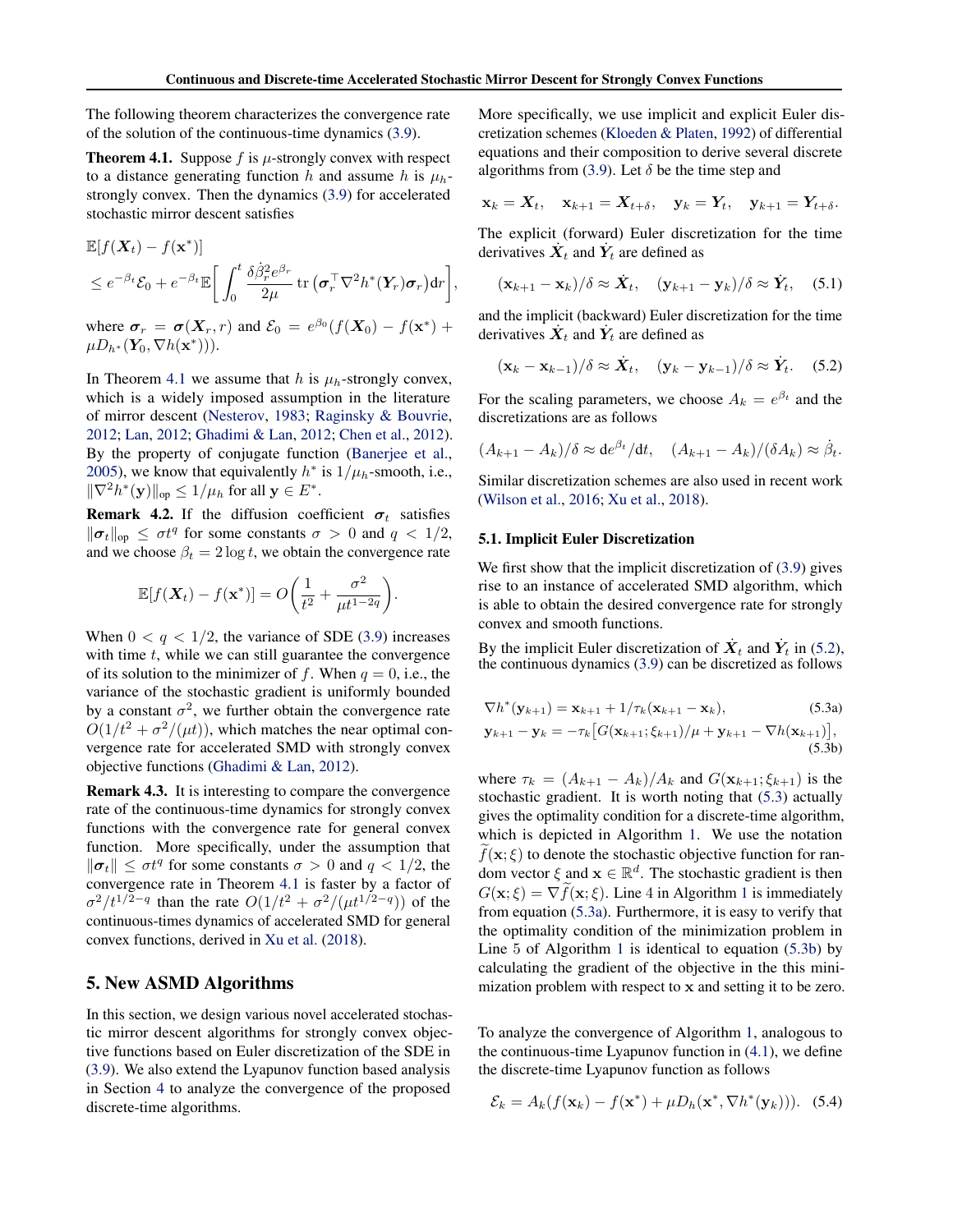Algorithm 1 Accelerated Stochastic Mirror Descent

1: Input: 
$$
A_0 = 1, \mu
$$
.  
2: for  $k = 1$  to K do

3: 
$$
A_k = k(k+1)/2
$$
,  $\tau_k = (A_{k+1} - A_k)/A_k$ .

4. 
$$
\nabla h^*(\mathbf{y}_{k+1}) = \mathbf{x}_{k+1} + \frac{1}{\tau_k}(\mathbf{x}_{k+1} - \mathbf{x}_k)
$$

4: 
$$
\nabla h^*(\mathbf{y}_{k+1}) = \mathbf{x}_{k+1} + \frac{1}{\tau_k}(\mathbf{x}_{k+1} - \mathbf{x}_k).
$$
  
\n5: 
$$
\mathbf{x}_{k+1} = \operatorname{argmin}_{\mathbf{x}} \left\{ \widetilde{f}(\mathbf{x}; \xi_k) + \mu D_h(\mathbf{u}, \nabla h^*(\mathbf{y}_k)) - \mu D_h(\mathbf{x}, \nabla h^*(\mathbf{y}_k)) \right\}, \text{ where } \mathbf{u} = \mathbf{x} + \frac{1}{\tau_k}(\mathbf{x} - \mathbf{x}_k).
$$
  
\n6: **end for**

Now we present the convergence rate of our discretized Algorithm 1 in the following theorem.

**Theorem 5.1.** Suppose  $f$  is  $\mu$ -strongly convex with respect to a distance generating function  $h$ , which is  $\mu_h$ -strongly convex. Assume that  $\mathbb{E}[\|G(\mathbf{x}; \xi) - \nabla f(\mathbf{x})\|^2 | \mathbf{x}] \leq \sigma^2$  for some constant  $\sigma$ . If choosing  $A_k = k(k+1)/2$  and  $A_0 = 1$ , the output of Algorithm 1 satisfies

$$
\mathbb{E}[f(\mathbf{x}_k) - f(\mathbf{x}^*)] \le \frac{2\mathcal{E}_0}{k(k+1)} + \frac{2\sigma^2}{(k+1)\mu\mu_h},
$$

where  $\mathcal{E}_0 = f(\mathbf{x}_0) - f(\mathbf{x}^*) + \mu D_{h^*}(\mathbf{y}_0, \nabla h(\mathbf{x}^*))$ .

**Remark 5.2.** Theorem 5.1 implies  $O(1/k^2 + \sigma^2/(\mu k))$ convergence rate for Algorithm 1, which matches the nearly optimal rate for stochastic optimization in Ghadimi & Lan (2012). When the variance of the stochastic gradient vanishes, i.e.,  $\sigma = 0$ , the convergence rate is improved to  $O(1/k^2)$ . In addition, the nearly optimal rate in Theorem 5.1 only requires the strong convexity of *f* and distance generating function *h*, which is consistent with the theoretic result for the continuous dynamics. Note that the Algorithm 1 can also be viewed as an accelerated proximal point algorithm (Güler, 1992).

Similar to the analysis of the continuous-time dynamics, we also provide a proof sketch of Theorem 5.1 based on the discrete-time Lyapunov function (5.4). The complete proof can be found in the supplementary materials.

*Proof Sketch of Theorem 5.1.* Recall the Lyapunov function  $\mathcal{E}_k$  in (5.4). Direct calculation on the subtraction of  $\mathcal{E}_{i+1}$  and  $\mathcal{E}_i$  and simplifying the result yields

$$
\mathbb{E}[\mathcal{E}_{i+1} - \mathcal{E}_i] \le \frac{(A_{i+1} - A_i)^2}{A_i} \frac{\sigma^2}{2\mu\mu_h}.
$$

By taking telescope sum from  $i = 0$  to  $i = k - 1$ , we obtain

$$
\mathbb{E}[\mathcal{E}_k] \le \mathcal{E}_0 + \frac{\sigma^2}{2\mu\mu_h} \sum_{i=0}^{k-1} \frac{(A_{i+1} - A_i)^2}{A_i}.
$$

Choosing  $A_k = k(k+1)/2$  and  $A_0 = 1$ , we have  $\sum_{i=0}^{k-1} (A_{i+1} - A_i)^2 / A_i = \sum_{i=1}^{k-1} (i+1)/i \leq 2k$ . Thus by the definition of  $\mathcal{E}_k$  we have

$$
\mathbb{E}[f(\mathbf{x}_k) - f(\mathbf{x}^*)] \le \frac{\mathbb{E}[\mathcal{E}_k]}{A_k} \le \frac{2\mathcal{E}_0}{k(k+1)} + \frac{2\sigma^2}{(k+1)\mu\mu_h},
$$

which completes the proof.

#### 5.2. Hybrid Euler Discretization

Despite its close connection with the continuous dynamics and its optimal convergence rate, Algorithm 1 involves an implicit update step (Line 5) which is pretty hard to solve in practice. To design a more practical algorithm for accelerated SMD, we now choose to combine the explicit discretization of  $\dot{Y}_t$  in (5.1) and the implicit discretization of  $X_t$  in (5.2) to obtain the following optimality condition

$$
\nabla h^*(\mathbf{y}_k) = \mathbf{x}_{k+1} + 1/\tau_k(\mathbf{x}_{k+1} - \mathbf{x}_k),
$$
\n
$$
\mathbf{y}_{k+1} - \mathbf{y}_k = -\tau_k \big[ G(\mathbf{x}_{k+1}; \xi_{k+1}) / \mu + \mathbf{y}_k - \nabla h(\mathbf{x}_{k+1}) \big],
$$
\n(5.5b)

where  $\tau_k = (A_{k+1} - A_k)/A_k$ . Under this optimality condition, a new discrete-time algorithm can be derived, which is displayed in Algorithm 2.

Algorithm 2 Accelerated Stochastic Mirror Descent (ASMD)

1: **Input:**  $A_0 = 1, \mu$ . 2: for  $k = 1$  to  $K$  do 3:  $A_k = k(k+1)/2, \tau_k = (A_{k+1} - A_k)/A_k.$ 4:  $\mathbf{x}_{k+1} = \frac{\tau_k}{1 + \tau_k} \nabla h^*(\mathbf{y}_k) + \frac{1}{1 + \tau_k} \mathbf{x}_k.$ 5:  $\mathbf{y}_{k+1} = (1 - \tau_k)\mathbf{y}_k - \tau_k/\mu(G(\mathbf{x}_{k+1}; \xi_{k+1}) \mu \nabla h(\mathbf{x}_{k+1})$ . 6: end for

Under the same discrete-time Lyapunov function (5.4), we have the following convergence result for Algorithm 2.

Theorem 5.3. Suppose *f* is *µ*-strongly convex and *L*smooth. Suppose the distance generating function *h* is  $\mu_h$ -strongly convex and 1-smooth. Further assume that  $\mathbb{E}[\|G(\mathbf{x}; \xi) - \nabla f(\mathbf{x})\|^2 | \mathbf{x}] \le \sigma^2$  for some constant  $\sigma$ . If choosing  $A_k = k(k+1)/2$  and  $A_0 = 1$ , the output of Algorithm 2 is bounded by

$$
\mathbb{E}[f(\mathbf{x}_k) - f(\mathbf{x}^*)] \leq \frac{2\mathcal{E}_0}{k(k+1)} + \frac{\mu_h B_0^2 + C B_0 \mu \sqrt{\mu_h^3 M_{h,\mathcal{X}}}}{\mu_h^2 \mu(k+1)},
$$

where  $B_0 = (L+\mu)\sqrt{2M_h{}_{,\mathcal{X}}/\mu_h} + \sigma + ||\nabla f(\mathbf{x}^*)||_*, C > 0$ is an absolute constant and  $M_{h,\mathcal{X}} = \sup_{\mathbf{x},\mathbf{x}' \in \mathcal{X}} D_h(\mathbf{x}, \mathbf{x}')$ .

In Theorem 5.3, we assume  $h$  is  $L_h$ -smooth, which means the Bregman divergence  $D_h(\cdot, \cdot)$  grows quadratically. This assumption is also made in the analysis of AC-SA in Ghadimi & Lan (2012). To ease the presentation, we assume w.l.o.g.  $L_h = 1$ ; otherwise we can scale *h* to be  $h' = h/L_h$ which is  $\mu_h/L_h$ -strongly convex and 1-smooth.

 $\Box$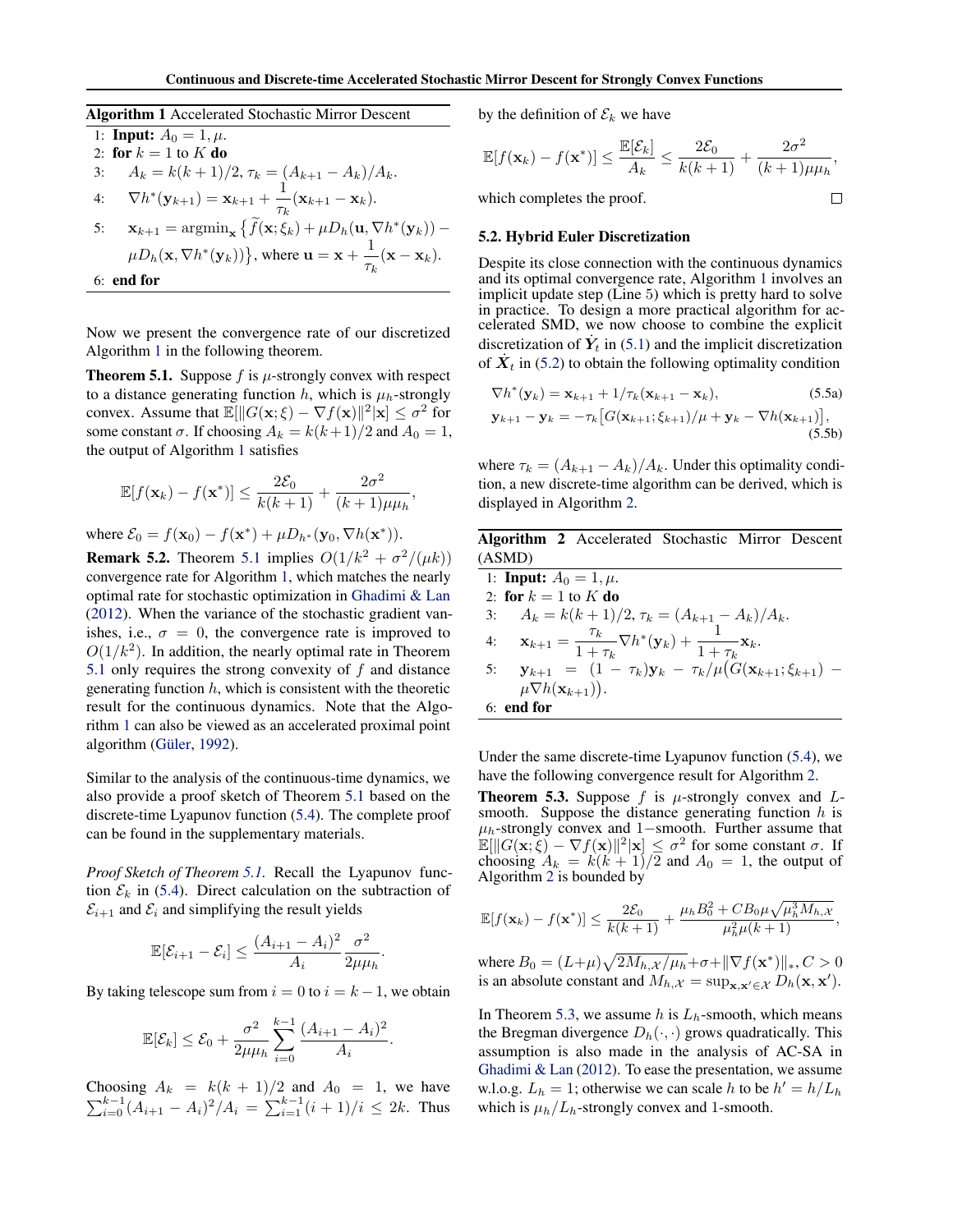Remark 5.4. Theorem 5.3 suggests that the convergence rate of Algorithm 2 is  $O(1/k^2 + (||\nabla f(\mathbf{x}^*)||_* + M_{h,\mathcal{X}} +$  $\sigma^2$ / $(k)$ , which matches the nearly optimal convergence rate of stochastic optimization for strongly convex functions (Ghadimi & Lan, 2012). Nevertheless, when the variance of the stochastic gradient vanishes, i.e,  $\sigma = 0$ , this convergence rate cannot be improved to the faster rate  $O(1/k^2)$  since the extra term with  $M_{h,X}$  and  $\|\nabla f(\mathbf{x}^*)\|_*$  cannot be zero.

#### 5.3. Discretization with an Additional Sequence

In order to design a practical algorithm that both attains the nearly optimal convergence rate and get rid of the additional assumption on  $M_{h,x}$ , we introduce an additional updating sequence to ensure that we do not move too far away from the prox-center. This calibration idea has also been used in Lan (2012); Ghadimi & Lan (2012); Allen-Zhu & Orecchia (2014), but with different additional sequences. The optimality condition is then given by

$$
\nabla h^*(\mathbf{y}_k) = \mathbf{x}_k + 1/\tau'_k(\mathbf{z}_{k+1} - \mathbf{x}_k)
$$
(5.6a)  
\n
$$
\mathbf{y}_{k+1} - \mathbf{y}_k = -\tau'_k[G(\mathbf{z}_{k+1}; \xi_{k+1})/\mu + \mathbf{y}_k - \nabla h(\mathbf{z}_{k+1})],
$$
(5.6b)  
\n
$$
\mathbf{x}_{k+1} = \underset{\mathbf{x} \in \mathcal{X}}{\operatorname{argmin}} \left\{ \langle G(\mathbf{z}_{k+1}; \xi_{k+1}), \mathbf{x} \rangle + M_k D_h(\mathbf{z}_{k+1}, \mathbf{x}) \right\},
$$
(5.6c)

where  $\tau'_{k} = (A_{k+1} - A_{k})/A_{k+1}$  and  $M_{k} =$  $\mu\mu_h A_{k+1}A_k/(2(A_{k+1}-A_k)^2)$ . The proposed algorithm, named ASMD3, is derived from the optimality condition (5.6) and displayed in Algorithm 3.

# Algorithm 3 ASMD with Additional Sequences (ASMD3) 1: **Input:**  $\mu$ ,  $L$ ,  $\mu$ <sub>*h*</sub>. 2: for  $k = 1$  to  $K$  do 3:  $A_k = \mu \mu_h^2 (k+1)(k+2)/(4L) + 1, \tau'_k = (A_{k+1} A_k$ )/ $A_{k+1}$ , and  $M_k = \mu_k A_{k+1} A_k (2(A_{k+1} - A_k))$  $(A_k)^2$ ). 4:  $\mathbf{z}_{k+1} = \tau'_k \nabla h^*(\mathbf{y}_k) + (1 - \tau'_k) \mathbf{x}_k.$ 5:  $\mathbf{y}_{k+1} = (1 - \tau'_k)\mathbf{y}_k - \tau'_k(G(\mathbf{z}_{k+1}; \xi_{k+1})/\mu \nabla h(\mathbf{z}_{k+1})$ ).<br> $\mathbf{x}_{k+1} =$ 6:  $\mathbf{x}_{k+1} = \operatorname{argmin}_{\mathbf{x} \in \mathcal{X}} \left\{ \langle G(\mathbf{z}_{k+1}; \xi_{k+1}), \mathbf{x} \rangle \right\}$  $M_k D_h(\mathbf{z}_{k+1}, \mathbf{x})\big\}.$ 7: end for

Although Algorithm 3 has an additional sequence in the update formula compared with Algorithms 1 and 2, we can still use the same Lyapunov function (5.4) to analyze its convergence rate.

Theorem 5.5. Under the same conditions as in Theorem 5.3, by choosing  $A_k = \mu \mu_h^2 (k+1)(k+2)/(4L) + 1$ , and  $M_k = \mu \mu_h A_{k+1} A_k / (2(A_{k+1} - A_k)^2)$ , the output of Algorithm 3 satisfies

$$
\mathbb{E}[f(\mathbf{x}_k) - f(\mathbf{x}^*)] \le \frac{4LA_0\mathcal{E}_0 + 4\sigma^2k}{\mu\mu_h^2(k+1)(k+2)},
$$

where  $\mathcal{E}_0 = A_0(f(\mathbf{x}_0) - f(\mathbf{x}^*) + \mu D_h(\mathbf{x}^*, \nabla h(\mathbf{y}_0)))$ .

Remark 5.6. Theorem 5.5 suggests that the convergence rate of **ASMD3** is  $O(L/k^2 + \sigma^2/(\mu k))$  which matches the nearly optimal rate in Ghadimi & Lan (2012) and is also able to reduce to the faster rate  $O(L/k^2)$  when the variance of the stochastic gradient vanishes.

Remark 5.7. An interesting fact is that the first two sequences in (1.4) of the AC-SA algorithm bear some similarity with (5.6a) and (5.6b) of Algorithm 3. However, there is only one tuning parameter, i.e.,  $A_k$  in our algorithm. In contrast, AC-SA has two independent parameters  $\gamma_k$  and  $\alpha_k$  that need to be tuned together in practice.Note that the first two sequences in Algorithm 3 correspond to the straightforward discretization of continuous-time dynamics (3.9). In this sense, the AC-SA algorithm in Ghadimi & Lan (2012) can also be viewed as a special discretization of our proposed continuous-time dynamics (3.9), yet with more parameters, and a different additional sequence for calibration.

## 6. Numerical Experiments

In this section, we carry out numerical experiments to support the theoretical guarantees of our proposed algorithms.

#### 6.1. Compared Algorithms and Setup

We consider constrained stochastic optimization problems with strongly convex objective functions, and compare our Algorithm 2 (ASMD) and Algorithm 3 (ASMD3) with stochastic mirror descent (SMD), stochastic accelerated gradient (SAGE) (Hu et al., 2009) and accelerated stochastic approximation (AC-SA) (Ghadimi & Lan, 2012). Note that SAGE is not a mirror descent algorithm and we compare with it only when the constraint set is a Euclidean norm ball.

Two strongly convex loss functions are studied in our experiment: (1)  $\ell_2$ -regularized least square loss (a.k.a., ridge regression loss)  $f(\mathbf{x}) = 1/(2n) ||\mathbf{A}\mathbf{x} - \mathbf{y}||_2^2 + \lambda ||\mathbf{x}||_2^2$ , where  $A \in \mathbb{R}^{n \times d}$ ,  $\mathbf{x} \in \mathbb{R}^{d}$  and  $\mathbf{y} \in \mathbb{R}^{n}$ ; and (2)  $\ell_2$ -regularized logistic regression loss  $f(\mathbf{x})=1/n\sum_{i=1}^{n}(-y_i\mathbf{A}_{i\ast}\mathbf{x} +$  $\log (1 + e^{\mathbf{A}_{i \cdot \mathbf{x}}}) + \lambda ||\mathbf{x}||^{2}$ , where  $\mathbf{A} \in \mathbb{R}^{n \times d}$ ,  $\mathbf{x} \in \mathbb{R}^{d}$ ,  $y_i \in \{-1, 1\}$  and  $\mathbf{A}_{i*}$  is the *i*-th row of A. We consider the following two distance generating function  $h(\cdot)$  and the corresponding constraint set  $X$ . Both of them are widely used in mirror descent based algorithms (Krichene et al., 2015; Krichene & Bartlett, 2017; Xu et al., 2018) because the mirror map  $\nabla h^*$  has a closed-form expression.

**Squared Euclidean norm:**  $h(\mathbf{x}) = 1/2||\mathbf{x}||_2^2$  and  $\mathcal{X} =$  $\{x : ||x||_2 \le R\}$  for some constant  $R > 0$ .

**Negative entropy:**  $h(\mathbf{x}) = \sum_{i=1}^{d} x_i \log x_i$  and  $\mathcal{X} = {\mathbf{x}: \sum_{i=1}^{d} x_i \log x_i}$  $\sum_{i=1}^{d} x_i = 1, x_i \geq 0$  for  $i = 1, \ldots, d$ .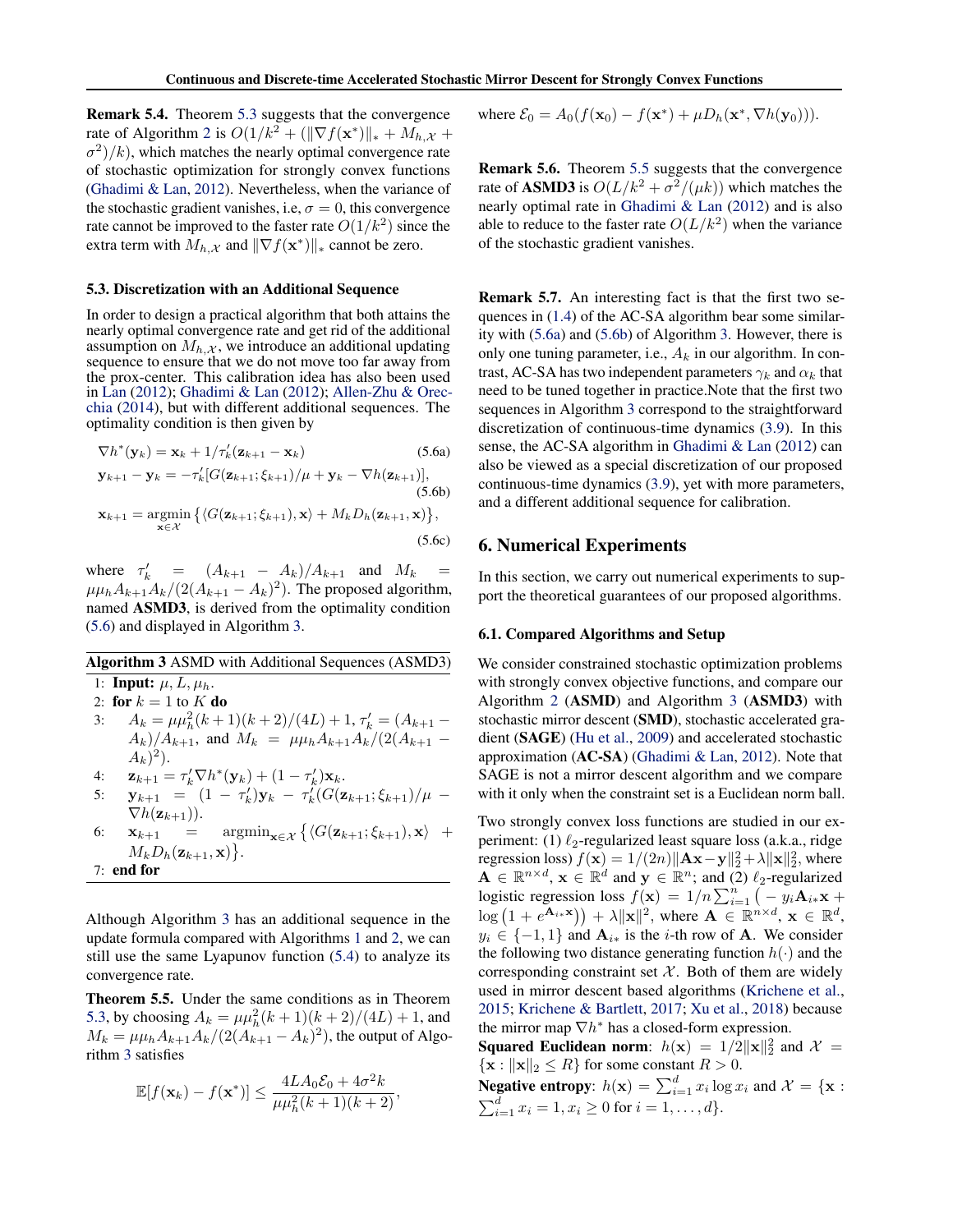

*Figure 1.* Logarithmic averaged function value gap over 50 repetitions under different loss and distance generating functions on synthetic data. (a) and (b) use the ridge regression objective function; (c) and (d) use the logistic regression objective function.



*Figure 2.* Logarithmic averaged function value gap over 50 repetitions under different loss and distance generating functions. (a) and (b) use the ridge regression objective function on E2006-tfidf dataset; (c) and (d) use the logistic regression objective function on a9a dataset.

#### 6.2. Experiments on Synthetic Data

For synthetic data, we set  $n = 200, d = 100$ . Each entry of the design matrix  $A$  is randomly generated in  $[0, 1]$  and the regression vector  $x^*$  is randomly generated from  $N(\mathbf{0}, \mathbf{I}_{d \times d})$ . For the ridge regression problem, the response vector y is generated by  $y = Ax^* + \epsilon$ , where  $\epsilon \sim N(0, I_{n \times n})$  is the noise vector. For the logistic regression problem, we generate  $y_i$  according to  $y_i = 1$  with probability  $1/(1 + \exp(\mathbf{A}_{i*}\mathbf{x}^*))$  and  $y_i = 0$  otherwise for all *i*. In our experiment, we use a mini-batch of sample to compute the stochastic gradient with batch size 15. The radius of Euclidean ball  $\mathcal X$  is set to be  $R = 12$ . Step sizes of all algorithms are tuned by grid search. The logarithmic function value gap averaged over 50 repetitions are shown in Figure 1. In detail, Figures 1(a) and 1(b) are the results of squared Euclidean norm distance and negative entropy distance for ridge regression respectively. We can see that the performance of our algorithms ASMD and ASMD3 is comparable or even better than AC-SA and SAGE, and much better than SMD. Similar conclusion can be drawn from Figures 1(c) and 1(d) for logistic regression. This is well aligned with our theoretical analysis.

#### 6.3. Experiments on Real Data

We also conduct experiments on real-world datasets to demonstrate the performance of our algorithms. In particular, we use E2006-tfidf dataset (Kogan et al., 2009) for the ridge regression problem, where  $n = 16087, d = 50000$ . We use **a9a** dataset (Chang  $\&$  Lin, 2011) for the logistic regression problem, where  $n = 32561, d = 123$ . In the experiment, we set batch size  $b = \lfloor 0.2\% n \rfloor$  for both regression and classification. Step sizes of all algorithms are tuned via grid search. The results are shown in Figure 2. Figures 2(a) and 2(b) show the results for ridge regression on **E2006-tfidf** and Figures  $2(c)$  and  $2(d)$  show the results for logistic classification on a9a. All the experiment results demonstrate that the proposed ASMD and ASMD3 achieve comparable convergence speed as AC-SA and are much faster than SMD. This is consistent with our theory as well.

### 7. Conclusions

We propose a novel SDE based dynamics to characterize accelerated stochastic mirror descent (ASMD) for strongly convex functions from a variational perspective. We design several new algorithms for ASMD via different Euler discretization schemes of the continuous-time dynamics. We provide simple and unified Lyapunov function based analysis to prove the convergence rates of both the continuoustime dynamics and the discrete-time algorithms. Thorough experiments corroborate our theory.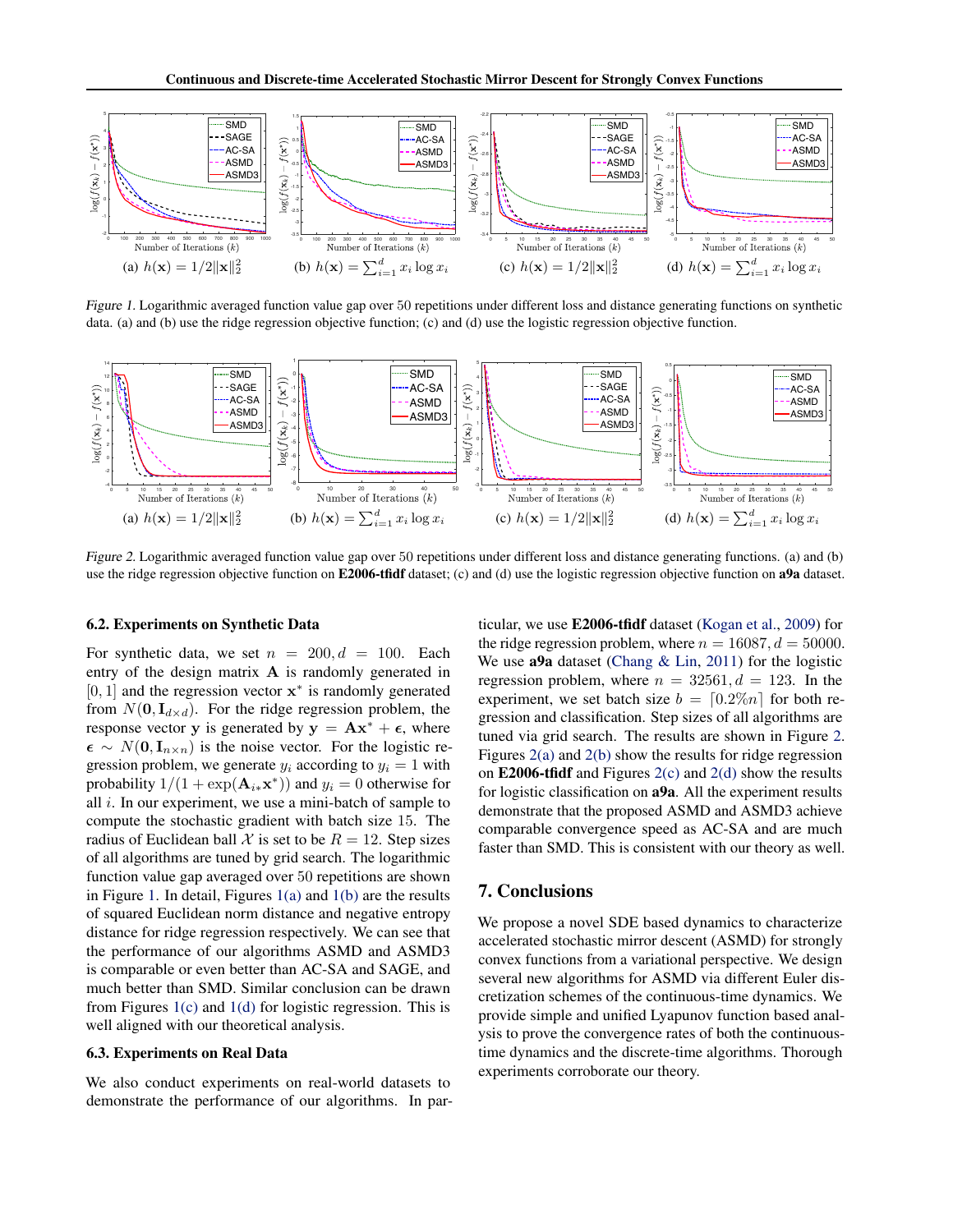# Acknowledgements

We would like to thank the anonymous reviewers for their helpful comments. This research was sponsored in part by the National Science Foundation IIS-1618948 and IIS-1652539. The views and conclusions contained in this paper are those of the authors and should not be interpreted as representing any funding agencies.

# References

- Allen-Zhu, Z. and Orecchia, L. Linear coupling: An ultimate unification of gradient and mirror descent. *arXiv preprint arXiv:1407.1537*, 2014.
- Bailey, C. Hamilton's principle and the calculus of variations. *Acta Mechanica*, 44(1-2):49–57, 1982.
- Banerjee, A., Merugu, S., Dhillon, I. S., and Ghosh, J. Clustering with bregman divergences. *Journal of machine learning research*, 6(Oct):1705–1749, 2005.
- Bregman, L. M. The relaxation method of finding the common point of convex sets and its application to the solution of problems in convex programming. *USSR computational mathematics and mathematical physics*, 7(3): 200–217, 1967.
- Bubeck, S., Lee, Y. T., and Singh, M. A geometric alternative to nesterov's accelerated gradient descent. *arXiv preprint arXiv:1506.08187*, 2015.
- Chang, C.-C. and Lin, C.-J. Libsvm: a library for support vector machines. *ACM transactions on intelligent systems and technology (TIST)*, 2(3):27, 2011.
- Chen, G. and Teboulle, M. Convergence analysis of a proximal-like minimization algorithm using bregman functions. *SIAM Journal on Optimization*, 3(3):538–543, 1993.
- Chen, X., Lin, Q., and Pena, J. Optimal regularized dual averaging methods for stochastic optimization. In *Advances in Neural Information Processing Systems*, pp. 395–403, 2012.
- Chlebus, E. An approximate formula for a partial sum of the divergent p-series. *Applied Mathematics Letters*, 22 (5):732–737, 2009.
- Diakonikolas, J. and Orecchia, L. Accelerated extra-gradient descent: A novel accelerated first-order method. *arXiv preprint arXiv:1706.04680*, 2017.
- Flammarion, N. and Bach, F. From averaging to acceleration, there is only a step-size. In *Conference on Learning Theory*, pp. 658–695, 2015.
- Ghadimi, S. and Lan, G. Optimal stochastic approximation algorithms for strongly convex stochastic composite optimization i: A generic algorithmic framework. *SIAM Journal on Optimization*, 22(4):1469–1492, 2012.
- Ghadimi, S. and Lan, G. Optimal stochastic approximation algorithms for strongly convex stochastic composite optimization, ii: shrinking procedures and optimal algorithms. *SIAM Journal on Optimization*, 23(4):2061–2089, 2013.
- Güler, O. New proximal point algorithms for convex minimization. *SIAM Journal on Optimization*, 2(4):649–664, 1992.
- Hu, B. and Lessard, L. Dissipativity theory for nesterov's accelerated method. *arXiv preprint arXiv:1706.04381*, 2017.
- Hu, C., Pan, W., and Kwok, J. T. Accelerated gradient methods for stochastic optimization and online learning. In *Advances in Neural Information Processing Systems*, pp. 781–789, 2009.
- Itô, K. Stochastic integral. Proc. Imp. Acad., 20(8):519-524, 1944. doi: 10.3792/pia/1195572786. URL https: //doi.org/10.3792/pia/1195572786.
- Juditsky, A. Convex optimization ii: Algorithms. *Lecture notes*, 2013.
- Kloeden, P. E. and Platen, E. Higher-order implicit strong numerical schemes for stochastic differential equations. *Journal of statistical physics*, 66(1):283–314, 1992.
- Kogan, S., Levin, D., Routledge, B. R., Sagi, J. S., and Smith, N. A. Predicting risk from financial reports with regression. In *Proceedings of Human Language Technologies: The 2009 Annual Conference of the North American Chapter of the Association for Computational Linguistics*, pp. 272–280. Association for Computational Linguistics, 2009.
- Krichene, W. and Bartlett, P. L. Acceleration and averaging in stochastic mirror descent dynamics. *arXiv preprint arXiv:1707.06219*, 2017.
- Krichene, W., Bayen, A., and Bartlett, P. L. Accelerated mirror descent in continuous and discrete time. In *Advances in neural information processing systems*, pp. 2845–2853, 2015.
- Lan, G. An optimal method for stochastic composite optimization. *Mathematical Programming*, 133(1):365–397, 2012.
- Lan, G. and Zhou, Y. An optimal randomized incremental gradient method. *arXiv preprint arXiv:1507.02000*, 2015.